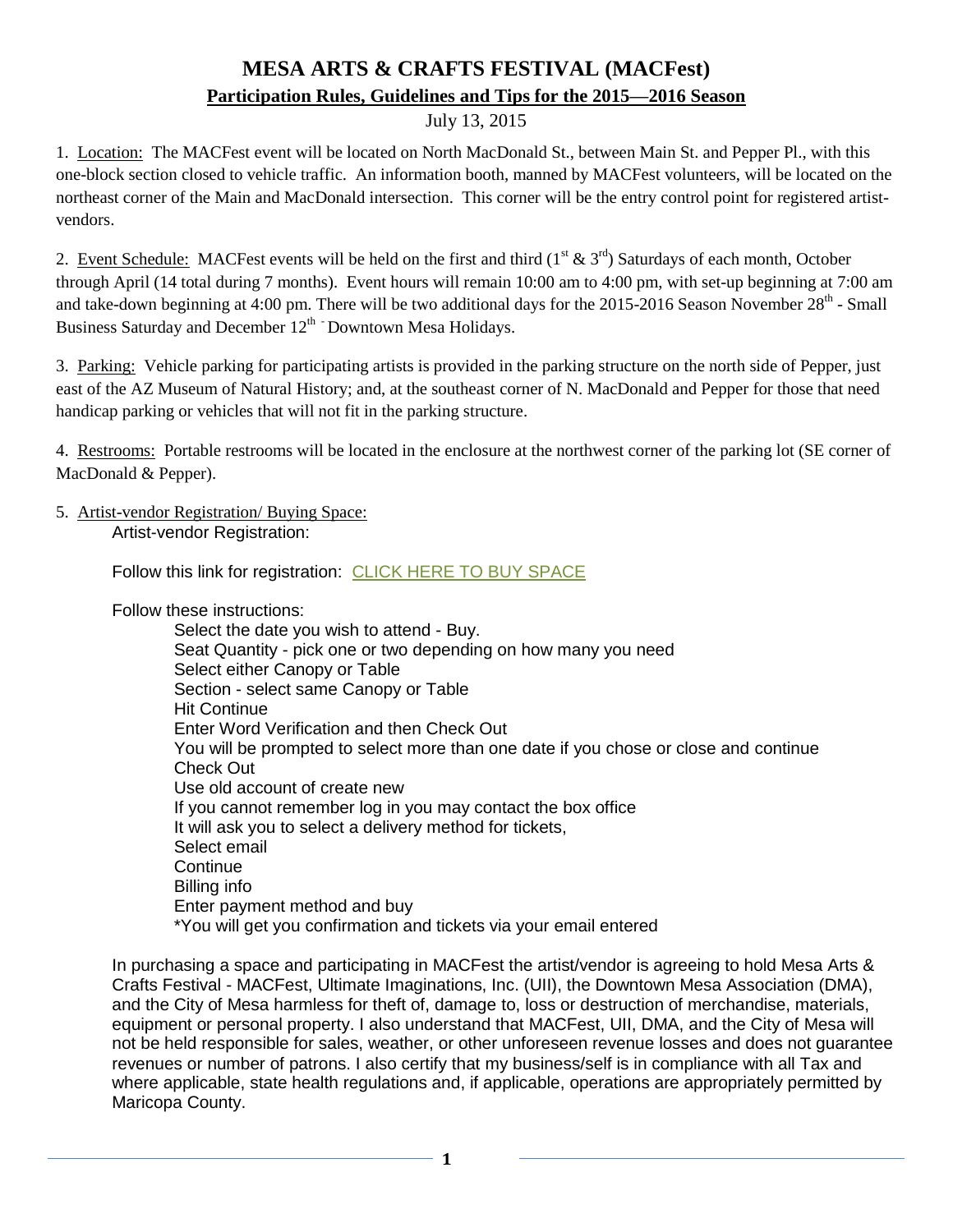6. Exhibit Space Rental: The MAC Box Office will continue to rent 10 ft. X 10 ft. spaces to artist-vendors at the rate of \$20.00 per event. Specific space numbers will not be reserved. Two exhibit space categories are established: (a) "C"numbered spaces on the street shall require the artist-vendor to erect a canopy over his/her display. (b) "T"-numbered spaces on the raised curb area on each side of the street are intended for table/easel/rack displays without a canopy, but canopies are allowed.

Artist-vendors will receive a ticket voucher as proof of purchase with the space allocation identified by a block letter (C or T) and the event date. All ticket purchases are non-refundable. In the case of a MACFest event cancellation due to bad weather, purchased tickets will be honored for a later event, up through April. Exhibit spaces can be purchased in advance for October through April.

7. Set-up and Take-down: Due to space restrictions, one-way vehicle movement, in and out of the exhibit area, will be enforced for safety. Upon arrival at the Main St. (south) entrance next to the Information Booth, artist-vendors will be asked for name to verify on list or to show their event ticket if purchased space after 2 pm the Friday prior to show. During event set-up starting at 7:00 am, occupation of spaces will be sequential, in order of artist-vendor arrival on site, beginning at the Main St. entrance, and progressing northward. **All registered artist-vendors must be unloaded by 9:30am as no vehicles will be allowed to enter the exhibit area at Main St. after 9:30 am.** At 4:00 pm, artist-vendors shall disassemble and pack their products and equipment in place. Once their items are ready to load out, they may retrieve their vehicle and re-enter the exhibit area from the Main St. entrance.

8. Exhibit/Display Equipment: All equipment needed for exhibit must be furnished by the artist. This includes canopy weights, which are strongly recommended for safety to you, other vendors, and the public. If electric power is needed, some 15-amp ac-power outlets, provided by the city, are located on the raised curb areas near the exhibit spaces, but artistvendors must provide their own extension cords. Packing materials and clutter must not be visible in the exhibit space from visitor/pedestrian viewpoint. Artist-vendors are reminded to ensure personnel safety by preventing hazards, such as protrusions of sharp objects in and around the exhibit space, broken glass, spilled liquids, etc.

#### 9. Exhibit/Display Restrictions/Requirements:

- No alcoholic beverages and no smoking in exhibition areas as per State Law.
- No gas/propane heaters or canisters in exhibit space or surrounding area for safety reasons.
- Transactions and delivery of product are the responsibility of the registered artist.
- Must have valid State and City of Mesa tax licenses (must be available on site).
- Artists' wishing to bring their pets to the festival are strongly discouraged, as the pets may become a distraction to your purpose there. If they are to accompany you they must be leashed and/or in portable kennels at all times.

## 10. Standards:

- MACFest is committed to upholding high standards of artistic products and display. Artists must be present at their booths to sell their own work. Exceptions may be necessary from time to time (due to lunch or restroom breaks, illness etc.), but the *MACFest* is a "Made by Me" festival, and the public will expect to meet the artists. Only quality, original, handmade works of arts and crafts will be exhibited by the artists themselves ("*made by me").* In general, this includes original work made substantially by hand, wherein the skill and technique of manipulating glass, metal, wood, fiber, clay, and other materials is primary to the artistic process. This includes paintings, drawings/sketches, sculptures, ceramics, jewelry, decorative metal, glass or woodwork, quilting, etc.
- Crafters of pre-packaged, non-perishable foods (e.g. salsas, condiments, jams/jellies, breads, canned olives, etc.), health & hygiene items (soaps, lotions/potions, etc.), produced by the on-site craftsman, are encouraged to participate. Exhibitors of pre-packaged, prepared foods must be in possession of all required permits and/or licenses.
- Archival prints and copies can be exhibited, but a minimum of three original works by the exhibiting artist must be present within the exhibit space.
- These Standards will be monitored by a MACFest Committee, which reserves the right to refuse participation in the festival due to non-compliance with these standards.